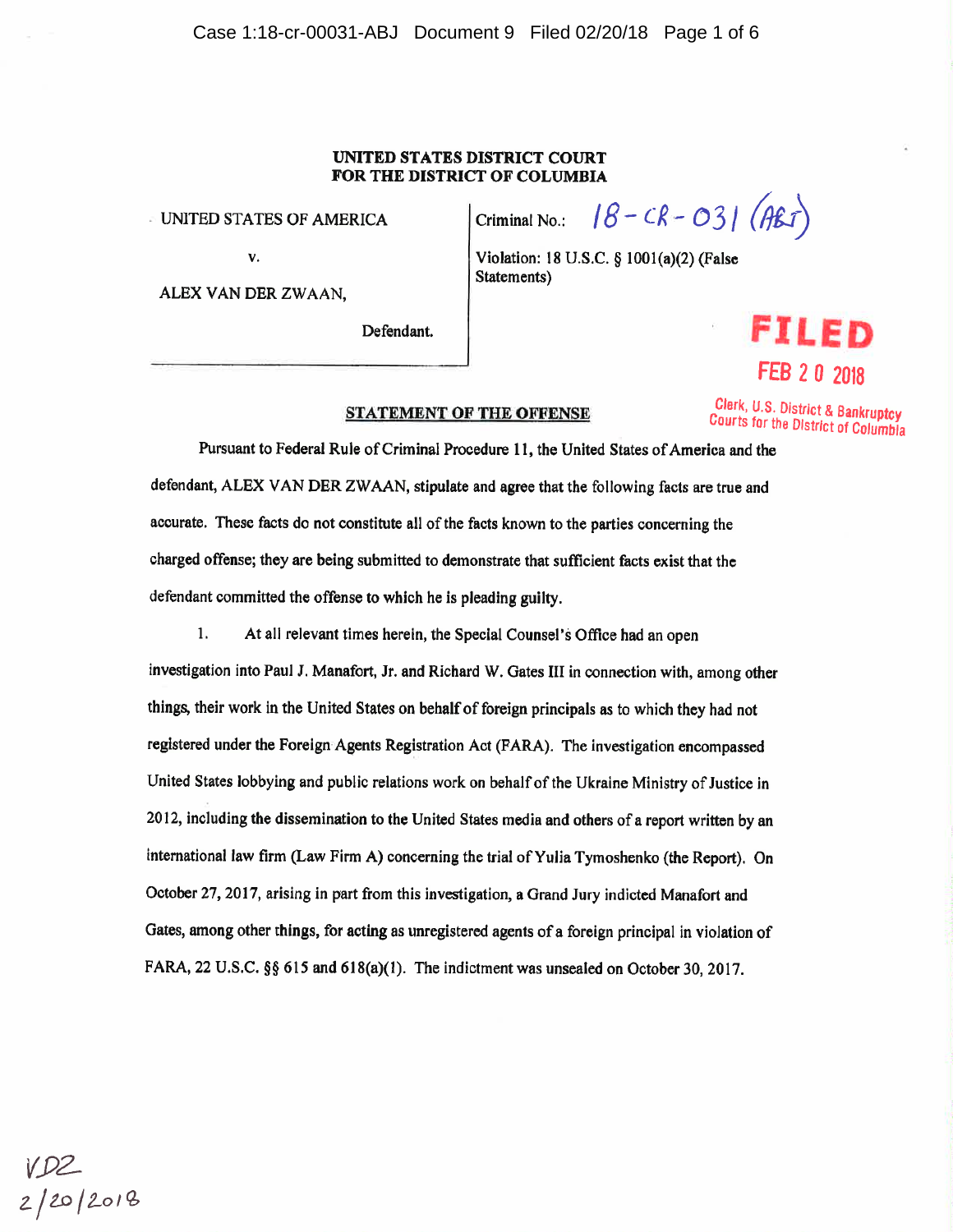2. The defendant, ALEX VAN DER ZWAAN, was an English lawyer associated with Law Firm A. He had worked on the Report.

3. On November 3, 2017, in Washington, D.C., VAN DER ZWAAN was interviewed by the Special Counsel's Office, including Department of Justice prosecutors and Special Agents of the Federal Bureau of Investigation. He was represented by counsel. He was warned that intentionally false statements to the Office could subject him to criminal charges. He indicated that he understood.

4. VAN DER ZW AAN thereafter made materially false statements during the interview.

5. During the November 3, 2017, interview, VAN DER ZWAAN knowingly and intentionally falsely stated the following:

- a. his last communication with Gates was in mid-August 2016, which consisted of an innocuous text message;
- b. his last communication with a longtime business associate of Manafort and Gates in Ukraine (Person A) was in 2014, when he talked with Person A about Person A's family; and
- c. he did not know why Law Firm A had not produced to the Special Counsel's Office a September 2016 e-mail between him and Person A.

6. In truth and in fact, VAN DER ZWAAN well knew and believed the following facts, when he made each of the above statements:

> a. In or about September 2016, VAN DER ZW AAN spoke with both Gates and Person A regarding the Report. In early September 2016, Gates called VAN DER ZWAAN and told him to contact Person A. After the

 $VD2$ <br> $2/20/2018$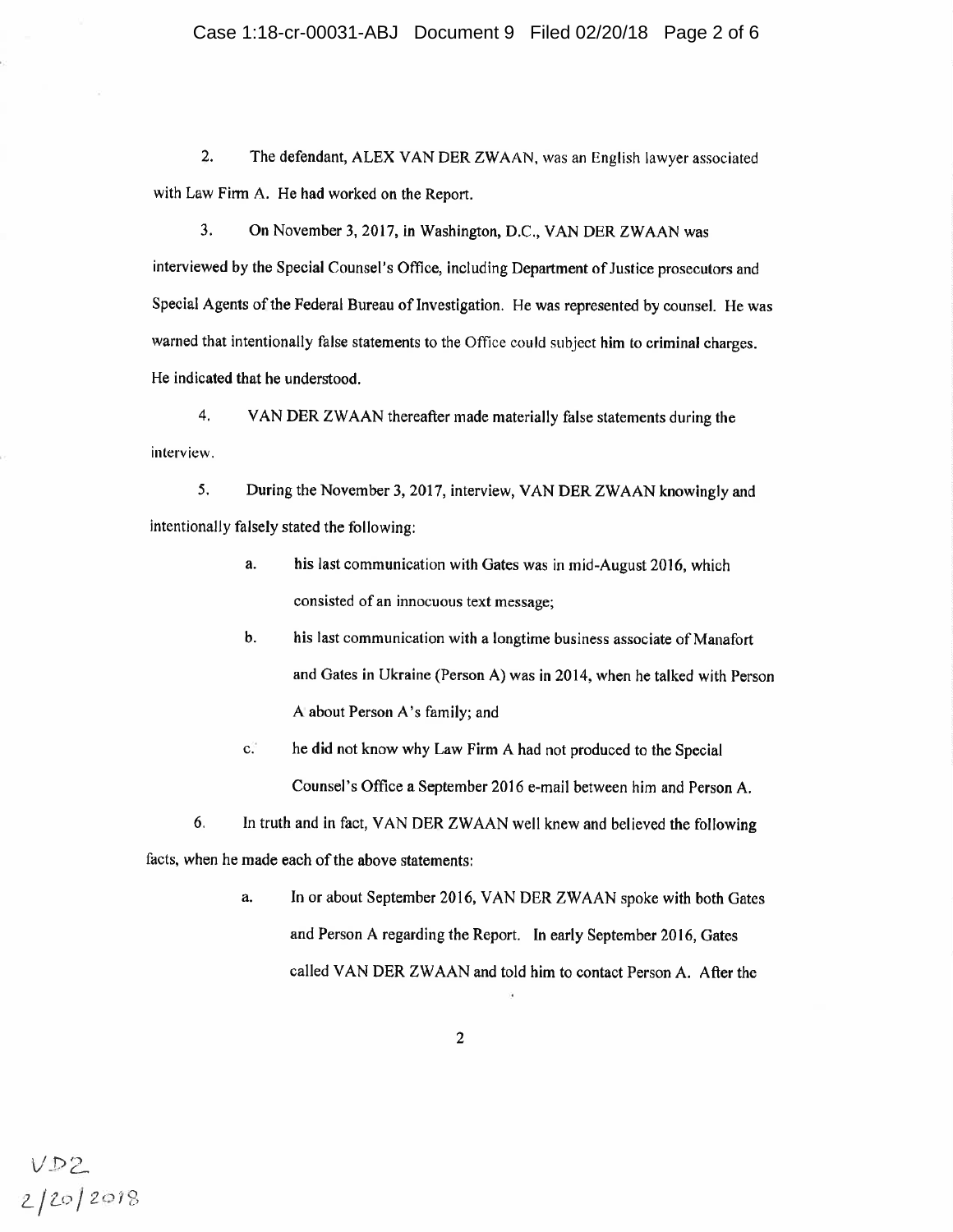call, Gates sent VAN DER ZW AAN documents including a preliminary criminal complaint in Ukraine via an electronic application called Viber. VAN DER ZWAAN then called Person A and discussed in Russian that formal criminal charges might be brought against a former Ukrainian Minister of Justice, Law Firm A, and Manafort. VAN DER ZWAAN recorded the call. VAN DER ZWAAN then called the senior partner on the Report at Law Firm A and partially recorded that call. Finally, VAN DER ZWAAN called Gates and recorded the call. VAN DER ZWAAN also took notes of the calls.

b. Prior to the November 3, 2017, interview, VAN DER ZWAAN did not produce to Law Firm A and deleted and otherwise did not produce emails he possessed that he understood had been requested by either the Special Counsel's Office or Law Firm A, or both, including an email in Russian dated September 12, 2016 in which Person A asked VAN DER ZWAAN to contact Person A and to use an encrypted application.

7. During the November 3, 2017, interview, VAN DER ZWAAN stated that he <sup>p</sup>layed a passive role in the roll out of the Report, limited to defending the Report to ensure Law Firm A's work was properly portrayed. However, in or about late July-early August 2012, VAN DER ZWAAN gave, without authorization, an advance draft of the Report to the public relations firm retained by the Ukraine Ministry of Justice to manage the global press and lobbying strategy for the Report, and in September 2012 provided Gates talking points for use in the public relations campaign as to how to describe the Report in ways favorable to the client. For instance, VAN DER ZWAAN advised that the text of the Report could be used to Ukraine's advantage if

*t,I PZ. i:/2t)* / 2-Dlr::,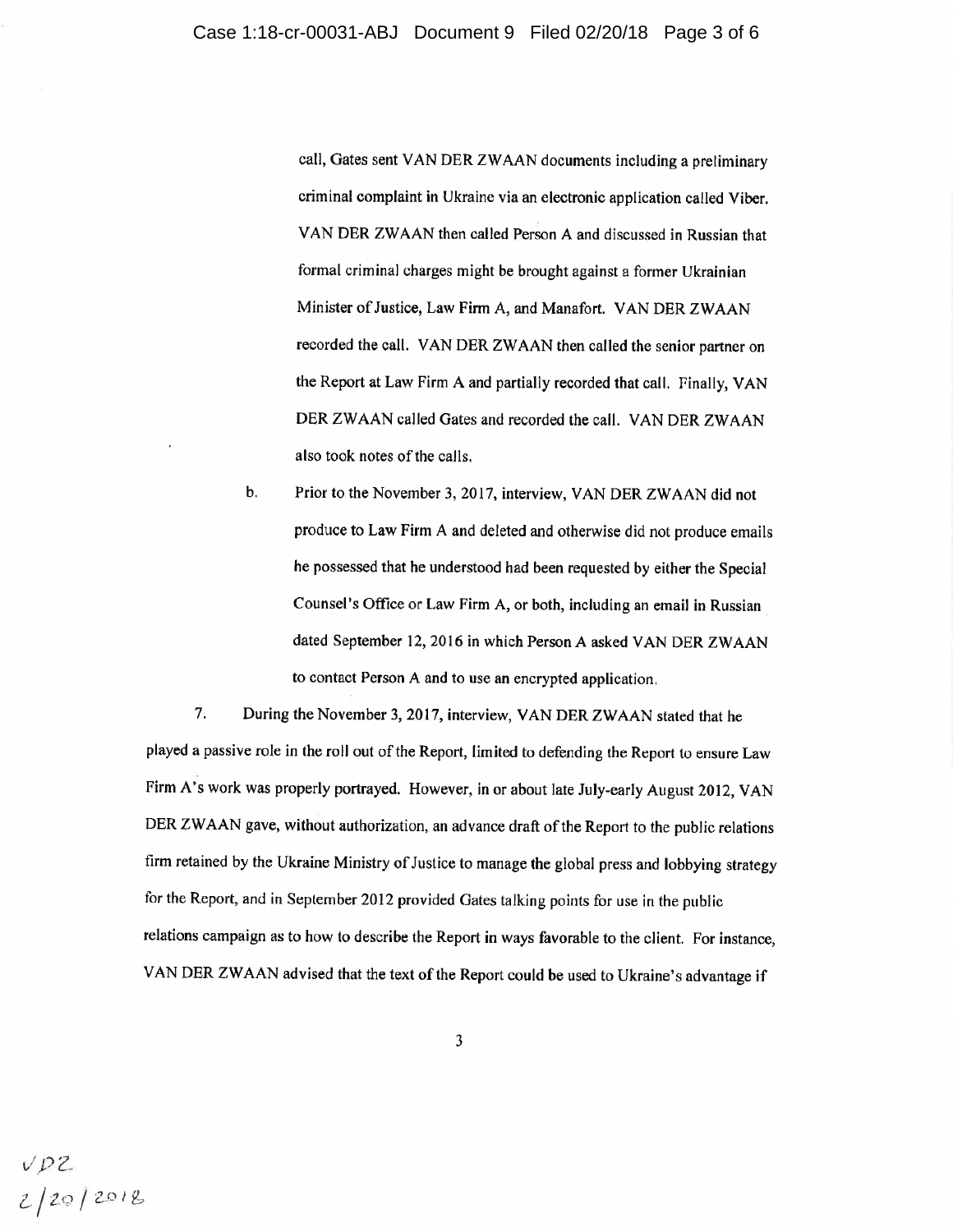one looked beyond the Report's description of "procedural" infractions in Tymoshenko's trial and focused instead on the fact that her defense was weak.

> ROBERT S. MUELLER, III **Special Counsel**

By:

Andrew Weissmann

**Greg Donald Andres** Kyle Freeny Brian M. Richardson Senior/Assistant Special Counsel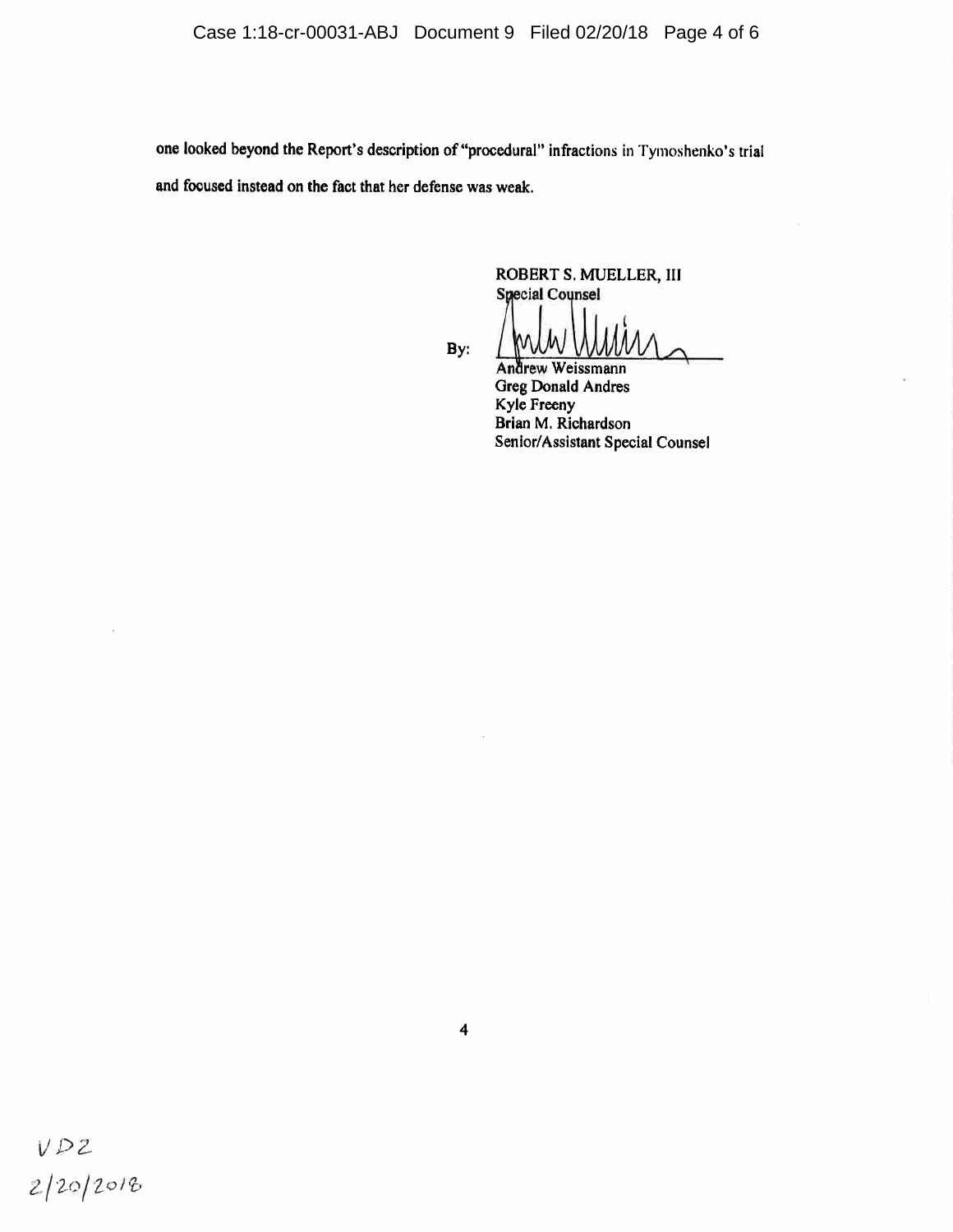### DEFENDANT'S ACCEPTANCE

The preceding statement is a summary, made for the purpose of providing the Court with a factual basis for my guilty plea to the charge against me. It does not include all of the facts known to me regarding this offense. I make this statement knowingly and voluntarily and because I am, in fact, guilty of the crime charged. No threats have been made to me nor am I under the influence of anything that could impede my ability to understand this Statement of the Offense fully.

I have read every word of this Statement of the Offense, or have had it read to me. Pursuant to Federal Rule of Criminal Procedure 11, after consulting with my attorneys, I agree and stipulate to this Statement of the Offense, and declare under penalty of perjury that it is true and correct. I am fully satisfied with the legal representation I have received in connection with this plea.

Date: 14 February 2018

a Alex van der Zwaan Defendant

#### ATTORNEYS' ACKNOWLEDGMENT

I have read this Statement of the Offense, and have reviewed it with my client fully. I concur in my client's desire to adopt and stipulate to this Statement of the Offense as true and accurate.

Date: - -------- William Schwartz Attorney for Defendant

> Laura Grossfield Birger Attorney for Defendant

5